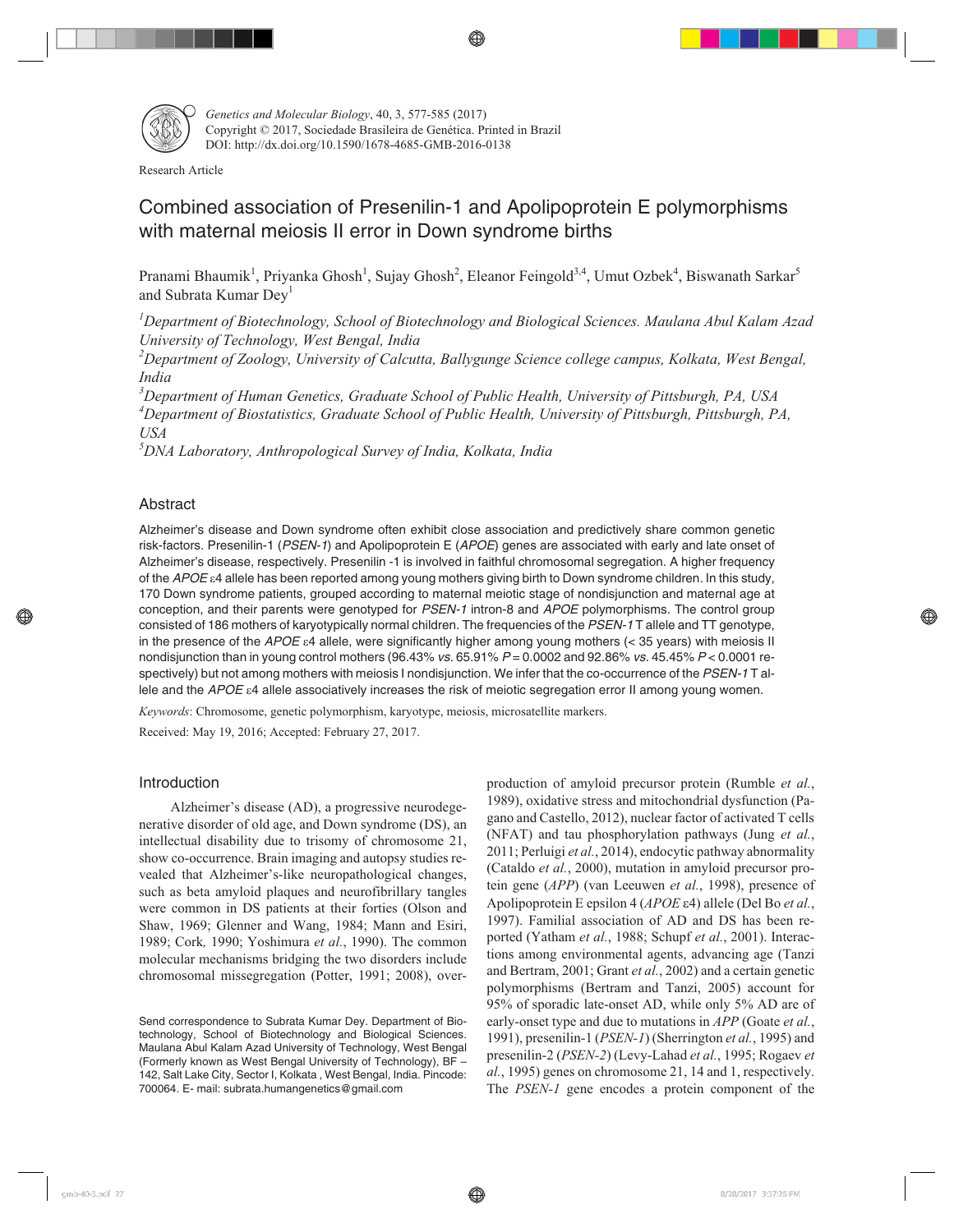gamma-secretase complex involved in the processing of the amyloid precursor protein (APP) (Karran *et al.*, 1998). Presenilin-1 protein is engaged in many cardinal mechanisms of several molecular pathways (Duff *et al.*, 1996; Alberici *et al.*, 1999; Woo *et al.*, 2009; Ho and Shen, 2011; Trushina *et al.*, 2012), which when impaired lead to the manifestation of AD. This protein also localizes to centromeres, the nuclear envelope of dividing cells, kinetochores at interphase, and is involved in faithful chromosomal segregation (Li *et al.*, 1997). Mutations in *PSEN-1* lead to chromosomal instability and trisomy 21 mosaicism in AD patients (Geller and Potter, 1999). Another well-documented molecular marker for both the early-onset (Corder *et al.*, 1993) and sporadic (Brouwers *et al.*, 2008) AD is a polymorphism in the Apolipoprotein E (*APOE*) gene on chromosome 19. Association of the *APOE*  $\varepsilon$ 4 allele with AD has been demonstrated in ethnically different populations (Lehtimaki *et al.*, 1995; Shimada *et al.*, 1997; Tang *et al.*, 1998; Panza *et al.*, 1999; de-Andrade *et al.*, 2000; Kim *et al.*, 2001; Korovaitseva *et al.*, 2001; Chen *et al.*, 2003). On the other hand, DS is the most common aneuploidy in live born humans. The predominant cause of DS is the presence of a supernumerary chromosome 21, owing to nondisjunction in maternal gametogenesis in the overwhelming majority of cases (Sherman *et al.*, 2007; Allen *et al.*, 2009; Ghosh *et al.*, 2010). Advanced maternal age (Hassold and Chiu, 1985; Allen *et al.*, 2009) and an altered pattern of recombination (Warren *et al.*, 1987; Sherman *et al.*, 1991; Oliver *et al.*, 2008) have been identified as two major risk factors for maternal meiotic errors. Avramopoulos *et al.* (1996) found a higher of the  $APOE$   $\varepsilon$ 4 allele in young mothers having DS children due to chromosomal nondisjunction in the second meiotic division (meiosis II or MII) of oocytes. The association of *PSEN-1* intron 8 polymorphism and late-onset AD in North American European descendants was first reported by Wragg *et al.* (1996) and later supported in many studies (Higuchi *et al.*, 1996; Isoe *et al.*, 1996; Kehoe *et al.*, 1996; Brookes *et al.*, 1997; Ezquerra *et al.*, 1997; Nishiwaki *et al.*, 1997; Tilley *et al.*, 1999); arguments against this association were also produced (Pérez-Tur *et al.*, 1996; Scott *et al.*, 1996; Cai *et al.*, 1997; Lendon *et al.*, 1997; Singleton *et al.*, 1997; Sorbi *et al.*, 1997; Tysoe *et al.*, 1997; Jiang *et al.*, 1999; Bagli *et al.*, 1999; Rodriguez *et al.*, 2000; Chandak *et al.*, 2002; Rassas *et al.*, 2013). The study of a DS sample from Denmark revealed the association of the T allele of the *PSEN-1* intronic polymorphism (rs165932) with maternal MII nondisjunction, and thus pointed to a putative role of this polymorphic allele in chromosomal segregation (Petersen *et al.*, 2000). The aim of the present study was to investigate the possibility of a collaborative effect of *PSEN-1*and *APOE* polymorphisms on DS birth in the Indian subcontinent.

#### Subjects and Methods

## **Subjects**

This study included 178 unrelated Bengali individuals with free trisomy 21 and their parents. We recruited 186 women that gave birth to karyotypically normal children as the control group. All subjects were randomly referred from different Medical Colleges and Hospitals of Kolkata and neighbouring areas. The study was approved by the ethical committee of the Maulana Abul Kalam Azad University of Technology. Peripheral blood was collected from the DS children and their parents, as well as from control mothers and their children after taking informed consent.

#### Cytogenetic analysis

Classical karyotyping was performed to select only free trisomy 21 DS cases. At least 30 metaphases were analysed from each DS sample to exclude mosaicism.

# Determination of parental origin of extra chromosome 21

Genomic DNA was isolated from blood using a QIAamp DNA Blood Midi Kit (Qiagen). Ten highly polymorphic STR markers, mapped from the pericentromeric region to the telomeric region of the long arm of chromosome 21were selected to determine the maternal or paternal origin of the extra chromosome 21: D21S1432 – D21S11 – D21S1437 – D21S1270 –D21S167 – D21S1412 – D21S2055 – D21S1260 – D21S1411 – D21S1446. For determining the stage of meiotic nondisjunction, *i.e.* MI or MII errors, four additional pericentromeric markers were genotyped: D21S369, D21S215, D21S258 and D21S120. The maternal MI error was inferred, when maternal heterozygosity for these markers was retained in the DS child. If maternal heterozygosity was reduced to homozygosity in the DS child, maternal MII error was considered.

#### Detection of APOE and PSEN-1 polymorphisms

Polymorphisms in *APOE* gene (*rs*429358 and rs7412) and *PSEN-1* intron 8 (rs165932) were investigated by Restriction Fragment Length Polymorphism (RFLP), and direct DNA sequencing in an ABI PRISM 3700 DNA Analyzer platform (Applied Biosystems), after PCR amplification, using oligonucleotide primers previously described by Hixson and Vernier (1990) and Sherrington *et al.* (1995), respectively. Restriction fragment length polymorphism (RFLP) genotyping of *APOE* and *PSEN-1* was done, as described by Hixson and Vernier (1990) and Wragg *et al.* (1996) respectively.

#### Statistical analysis

Maternal age was considered as predictor variable in all statistical analyses. For age analyses, both case and control mothers were stratified into young (< 35 years) and old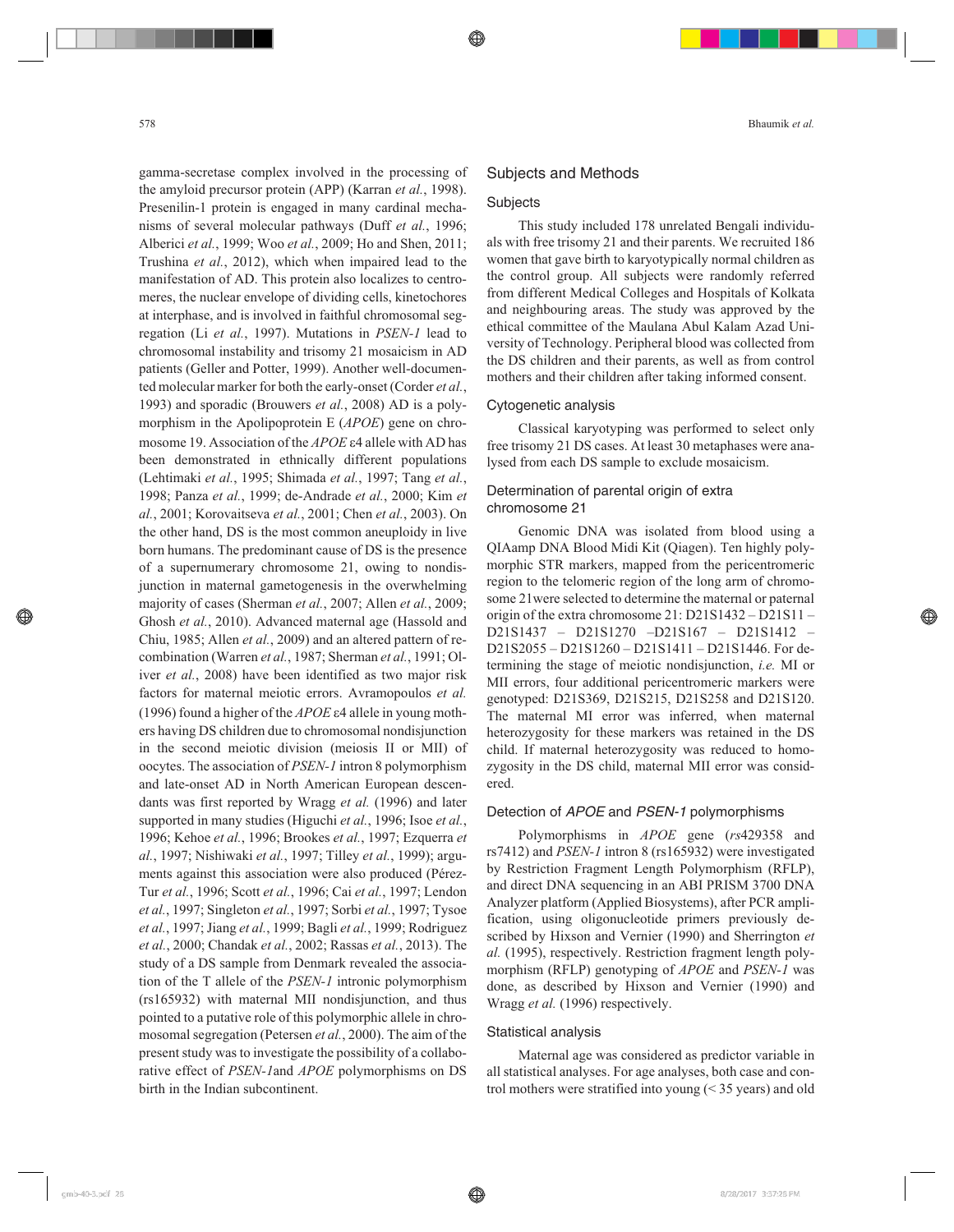(> 35 years) groups. Chi-squared tests were performed to compare genotypic and allelic frequencies between case and control mothers, as well as between MI and MII nondisjunction groups, as distinct molecular mechanisms are supposed to be responsible for these errors.

Considered the high number of statistical tests used to compare the many partitions and combinations we created from our original groups of control and DS mothers, the alpha critical level obtained by a simple Bonferroni correction was set at 0.0005. Since the partitions and rearrangements of the total samples of control and DS mothers were somewhat correlated, we reset this value at the less stringent level alpha = 0.001.

#### **Results**

STR genotyping revealed that out of the 178 DS trisomies only eight had a paternal meiotic origin, and 170 were the result of maternal nondisjunction. MI nondisjunction was demonstrated in 106 cases (53 young mothers and 53 old mothers), and MII nondisjunction in 64 cases (33 young mothers and 31 old mothers). According to the presence of the *APOE*  $\varepsilon$ 4 allele, stage of nondisjunction and age at conception, the 170 case- mothers were stratified into eight groups : (a)  $\varepsilon$ 4 positive, - MI, - Young, n = 16; (b)  $\varepsilon$ 4 positive,  $-MI$ ,  $-$  Old,  $n = 13$ ; (c)  $\varepsilon$ 4 positive,  $-MII$ ,  $-$  Young,  $n = 14$ ; (d)  $\varepsilon$ 4 positive, - MII, - Old,  $n = 8$ ; (e)  $\varepsilon$ 4 negative, -MI, - Young,  $n = 37$ ; (f)  $\varepsilon$ 4 negative, - MI, - Old,  $n = 40$ ; (g)  $\varepsilon$ 4 negative, - MII, - Young, n = 19; (h)  $\varepsilon$ 4 negative, - MII, -Old,  $n = 23$ . The control mothers of karyotypically normal children were also categorised as: (a)  $\varepsilon$ 4 positive, - Young,  $n = 22$ ; (b)  $\varepsilon 4$  positive, - Old,  $n = 20$ ; (c)  $\varepsilon 4$  negative, -Young,  $n = 71$ ; (d)  $\varepsilon$ 4 negative, - Old,  $n = 73$ . The distribution of *PSEN-1* alleles and genotypes in each group of case and control mothers are presented in Supplementary Tables S1 and S2, respectively. All groups were in Hardy-Weinberg equilibrium.

# PSEN-1 polymorphism and maternal age

Stratified analyses for meiotic outcome groups revealed that the TT genotype was significantly more frequent in the group of young mothers with MII nondisjunction compared to young control mothers.  $(P =$ 0.0007; Table 1).

# $APOE$   $\varepsilon$ 4 allele and nondisjunction

The detailed genotypes and alleles of *APOE* gene polymorphism in DS mothers and controls, according to age and meiotic nondisjunction stage are given in the Supplementary Table S3.

In young case mothers, the presence of  $\varepsilon$ 4/- genotypes  $(i.e. \epsilon 4/\epsilon 4, \epsilon 3/\epsilon 4 \text{ or } \epsilon 2/\epsilon 4)$  increased the risk for DS 1.73 times (Table 2). Both the allelic ( $\varepsilon$ 4) and genotypic ( $\varepsilon$ 4/ $\varepsilon$ 4 +  $\epsilon 3/\epsilon 4 + \epsilon 2/\epsilon 4$ ) frequencies were significantly increased in the MII nondisjunction young group when compared with young controls and with MI nondisjunction old group (*P* < 0.001, for genotypic and allelic frequencies). In the group of MII nondisjunction young mothers, the risk of nondisjunction was increased 2.48 times in the presence of the  $\varepsilon$ 4 allele when compared with the group of MI nondisjunction old mothers (OR = 2.48, 95% CI =  $1.11$ ) 5.53; Table 2) and 2.23 times when compared with young control mothers ( $OR = 2.23$ ,  $95\%$  CI = 1.12 - 4.47; Table 2).

# Combined effect of the PSEN-1 T allele and the  $APOE$   $\varepsilon$ 4 allele and maternal aging on non disjunction

We found a significant increase in both TT genotypic and T allelic frequencies in *APOE*  $\varepsilon$ 4 positive, - MII nondisjunction,- young case mothers upon comparison with *APOE*  $\varepsilon$ 4 positive, - young control mothers ( $P < 0.00001$ and 0.0002, respectively; Table 1).

These results suggest that the *PSEN-1* T allele and the APOE  $\varepsilon$ 4 allele may collaboratively increase the risk of MII nondisjunction among young mothers.

## **Discussion**

The aim of the present work was to explore the notion that the etiology of DS birth and AD is somehow related at the molecular level. The result of our analyses suggested that polymorphisms of *PSEN-1* might explain the cooccurrence of DS and AD in one same family.

The result of our case control study showed that the 'T allele' of *PSEN-1* intronic polymorphism (rs165932) was associated with MII nondisjunction, but not with MI nondisjunction. It is not clear at this point how this polymorphism impacts the chromosome segregation, but two hypotheses have been put forward to explain its molecular role. According to the first hypothesis, the *PSEN-1* intron 8 T allele may be in linkage disequilibrium with a coding segment in the gene itself or in other gene(s) (Hutton and Hardy, 1997); and the second hypothesis postulates that this polymorphic site may affect the pre-mRNA splicing and give rise to a different isoform of the protein, which may affect chromosome segregation (Meshorer and Soreq, 2002). Abnormality in cell cycle regulation is apparent in both familial and sporadic AD cases (Potter, 1991, 2005, 2008; Arendt *et al.*, 1996; Geller and Potter, 1999; Yang *et al.*, 2001, 2006; Nagy, 2005; Yang and Herrup, 2007; Varvel *et al.*, 2008).

The significant increase in T allelic and TT genotypic frequencies in  $\varepsilon$ 4 positive young mothers with MII nondisjunction would imply a collaborative effect of both alleles in increasing the risk of MII nondisjunction at young age. Avramopoulos et al. (1996) found higher APOE  $\varepsilon$ 4 allele frequencies in young mothers giving birth to DS child due to meiotic II nondisjunction error. This would be ex-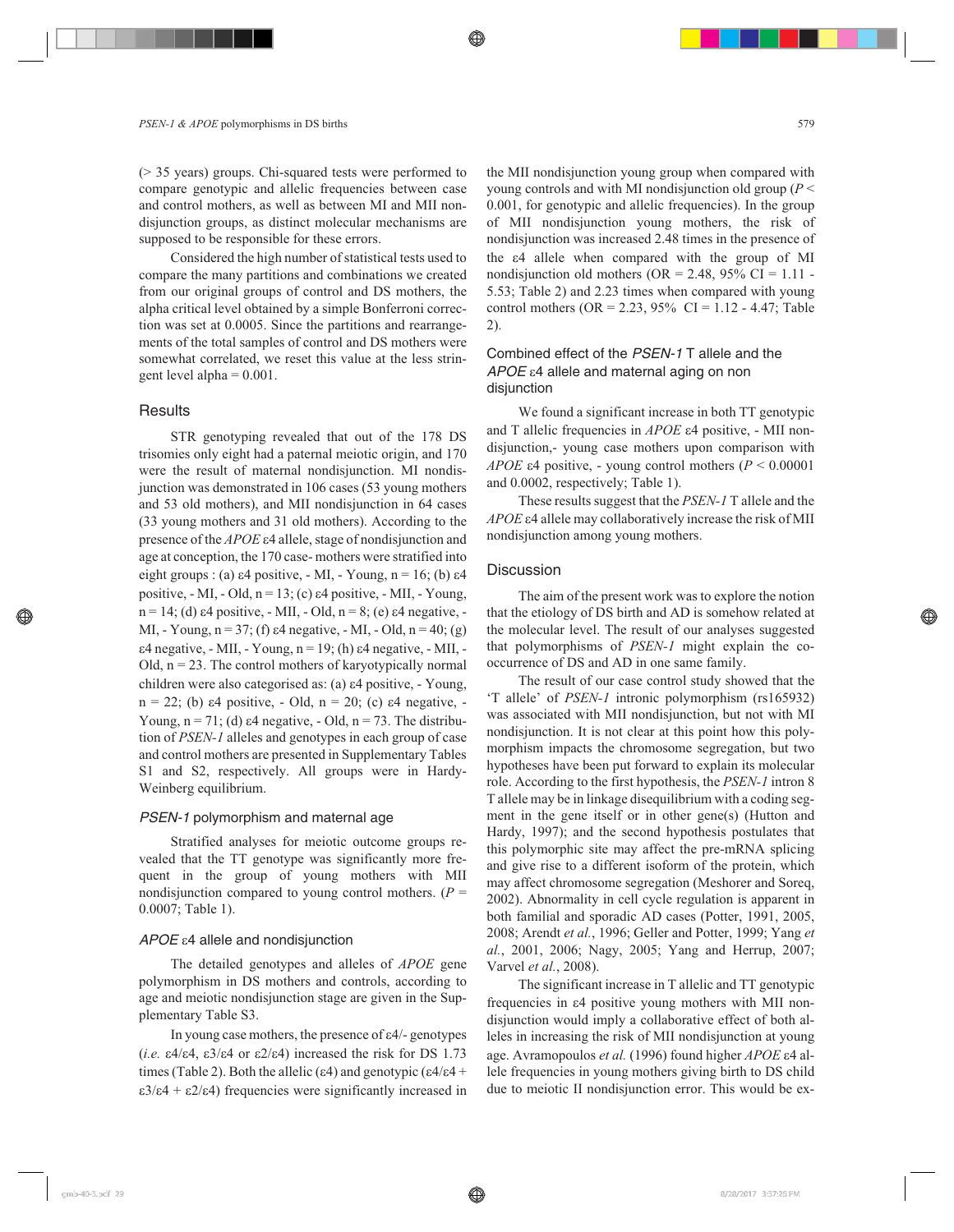**Table 1** - Comparison of *PSEN-1* TT Genotypic and T allelic frequencies among different groups of mothers of DS children and control mothers of karyotypically normal children.

| Comparisons                                                                                                                                          | TT genotypic frequency<br>Case<br>Control |        | P value of Chi | T allelic frequency |        | P value of Chi<br>-squared test |  |
|------------------------------------------------------------------------------------------------------------------------------------------------------|-------------------------------------------|--------|----------------|---------------------|--------|---------------------------------|--|
|                                                                                                                                                      |                                           |        | -squared test  | Case<br>Control     |        |                                 |  |
| Case mothers ( $N = 170$ ) vs.                                                                                                                       | 55.29%                                    | 48.92% | 0.36           | 72.35%              | 68.55% | 0.65                            |  |
| Control mothers ( $N = 186$ )                                                                                                                        |                                           |        |                |                     |        |                                 |  |
| MI case mothers ( $N = 106$ ) vs.                                                                                                                    | 49.06%                                    | 48.92% | 0.98           | 68.39%              | 68.55% | 0.98                            |  |
| Control mothers $(N = 186)$                                                                                                                          |                                           |        |                |                     |        |                                 |  |
| MII case mothers ( $N = 64$ ) vs.                                                                                                                    | 65.63%                                    | 48.92% | 0.02           | 78.91%              | 68.55% | 0.21                            |  |
| Control mothers ( $N = 186$ )                                                                                                                        |                                           |        |                |                     |        |                                 |  |
| MII case mothers ( $N = 64$ ) vs.                                                                                                                    | 65.63%                                    | 49.06% | 0.02           | 78.91%              | 68.39% | 0.20                            |  |
| MI case mothers $(N = 106)$                                                                                                                          |                                           |        |                |                     |        |                                 |  |
| Young case mothers ( $N = 86$ ) vs.                                                                                                                  | 55.81%                                    | 44.09% | 0.08           | 73.26%              | 63.98% | 0.25                            |  |
| Young control mothers $(N = 93)$                                                                                                                     |                                           |        |                |                     |        |                                 |  |
| Old case mothers ( $N = 84$ ) vs.                                                                                                                    | 54.76%                                    | 53.76% | 0.89           | 71.43%              | 73.12% | 0.84                            |  |
| Old control mothers $(N = 93)$                                                                                                                       |                                           |        |                |                     |        |                                 |  |
| MI - young case mothers ( $N = 53$ ) vs.                                                                                                             | 49.06%                                    | 44.09% | 0.45           | 68.87%              | 63.98% | 0.54                            |  |
| Young control mothers $(N = 93)$                                                                                                                     |                                           |        |                |                     |        |                                 |  |
| MI - old case mothers ( $N = 53$ ) vs.                                                                                                               | 49.06%                                    | 53.76% | 0.52           | 67.92%              | 73.12% | 0.54                            |  |
| Old control mothers $(N = 93)$                                                                                                                       |                                           |        |                |                     |        |                                 |  |
| MII - young case mothers ( $N = 33$ ) vs. Young<br>control mothers $(N = 93)$                                                                        | 66.67%                                    | 44.09% | 0.0007         | 80.3%               | 63.98% | 0.04                            |  |
| MII - old case mothers ( $N = 31$ ) vs.                                                                                                              | 64.52%                                    | 53.76% | 0.14           | 77.42%              | 73.12% | 0.62                            |  |
| Old control mothers $(N = 93)$                                                                                                                       |                                           |        |                |                     |        |                                 |  |
| <i>APOE</i> $\varepsilon$ 4 positive - young case mothers (N = 30) <i>vs</i> .<br><i>APOE</i> $\epsilon$ 4 positive - young control mothers (N = 22) | 66.67%                                    | 45.45% | 0.002          | 80%                 | 65.91% | 0.08                            |  |
| APOE $\varepsilon$ 4 positive - old case mothers                                                                                                     | 52.38%                                    | 55%    | 0.72           | 69.05%              | 72.5%  | 0.69                            |  |
| $(N = 21)$ vs. <i>APOE</i> $\epsilon$ 4 positive - old control mothers<br>$(N = 20)$                                                                 |                                           |        |                |                     |        |                                 |  |
| <i>APOE</i> $\varepsilon$ 4 negative - young case mothers (N = 56) vs.<br><i>APOE</i> $\epsilon$ 4 negative - young control mothers (N = 71)         | 50%                                       | 43.66% | 0.34           | 69.64%              | 63.38% | 0.43                            |  |
| <i>APOE</i> $\varepsilon$ 4 negative - old case mothers                                                                                              | 55.56%                                    | 53.42% | 0.77           | 72.22%              | 73.29% | 0.90                            |  |
|                                                                                                                                                      |                                           |        |                |                     |        |                                 |  |
| ( $N = 63$ ) vs. <i>APOE</i> $\epsilon$ 4 negative - old control mothers<br>$(N = 73)$                                                               |                                           |        |                |                     |        |                                 |  |
| <i>APOE</i> $\epsilon$ 4 positive - MI - young case mothers (N =                                                                                     | 43.75%                                    | 45.45% | 0.80           | 65.62%              | 65.91% | 0.97                            |  |
| 16) vs. $APOE$ $\varepsilon$ 4 positive - young control mothers<br>$(N = 22)$                                                                        |                                           |        |                |                     |        |                                 |  |
| <i>APOE</i> $\varepsilon$ 4 positive - MI - old case mothers (N = 13)<br>vs. APOE $\varepsilon$ 4 positive - old control mothers (N = 20)            | 46.15%                                    | 55%    | 0.23           | 65.38%              | 72.5%  | 0.40                            |  |
| <i>APOE</i> $\epsilon$ 4 negative - MI - young case mothers (N =                                                                                     | 51.35%                                    | 43.66% | 0.24           | 70.27%              | 63.38% | 0.39                            |  |
| 37) vs. APOE $\varepsilon$ 4 negative - young control mothers<br>$(N = 71)$                                                                          |                                           |        |                |                     |        |                                 |  |
| <i>APOE</i> $\varepsilon$ 4 negative - MI - old case mothers (N = 40)                                                                                | $50\%$                                    | 53.42% | 0.64           | 68.75%              | 73.29% | 0.59                            |  |
| <i>vs. APOE</i> $\epsilon$ 4 negative - old control mothers (N = 73)                                                                                 |                                           |        |                |                     |        |                                 |  |
| <i>APOE</i> $\epsilon$ 4 positive - MII - young case mothers (N =<br>14) <i>vs. APOE</i> ε4 positive - young control mothers<br>$(N = 22)$           | 92.86%                                    | 45.45% | < 0.0001       | 96.43%              | 65.91% | 0.0002                          |  |
| <i>APOE</i> $\varepsilon$ 4 positive - MII - old case mothers (N = 8)                                                                                | 62.5%                                     | 55%    | 0.31           | 75%                 | 72.5%  | 0.77                            |  |
| <i>vs. APOE</i> $\varepsilon$ 4 positive - old control mothers (N = 20)                                                                              |                                           |        |                |                     |        |                                 |  |
| <i>APOE</i> $\varepsilon$ 4 negative - MII - young case mothers (N =                                                                                 | 47.37%                                    | 43.66% | 0.57           | 68.42%              | 63.38% | 0.53                            |  |
| 19) vs. $APOE$ $\varepsilon$ 4 negative - young control mothers<br>$(N = 71)$                                                                        |                                           |        |                |                     |        |                                 |  |
| <i>APOE</i> $\epsilon$ 4 negative - MII - old case mothers (N = 23)<br><i>vs. APOE</i> $\epsilon$ 4 negative - old control mothers (N = 73)          | 65.22%                                    | 53.42% | 0.11           | 78.26%              | 73.29% | 0.56                            |  |
| APOE $\varepsilon$ 4 positive - MII case mothers                                                                                                     | 81.82%                                    | 44.83% | < 0.0001       | 88.64%              | 65.52% | 0.004                           |  |
| $(N = 22)$ vs. <i>APOE</i> ε4 positive - MI case mothers (N<br>$= 29$                                                                                |                                           |        |                |                     |        |                                 |  |

Young mothers, < 35 yrs of age; Old mothers, < 35 yrs of age

MI, nondisjunction at meiotic division I; MII, nondisjunction at meiotic division II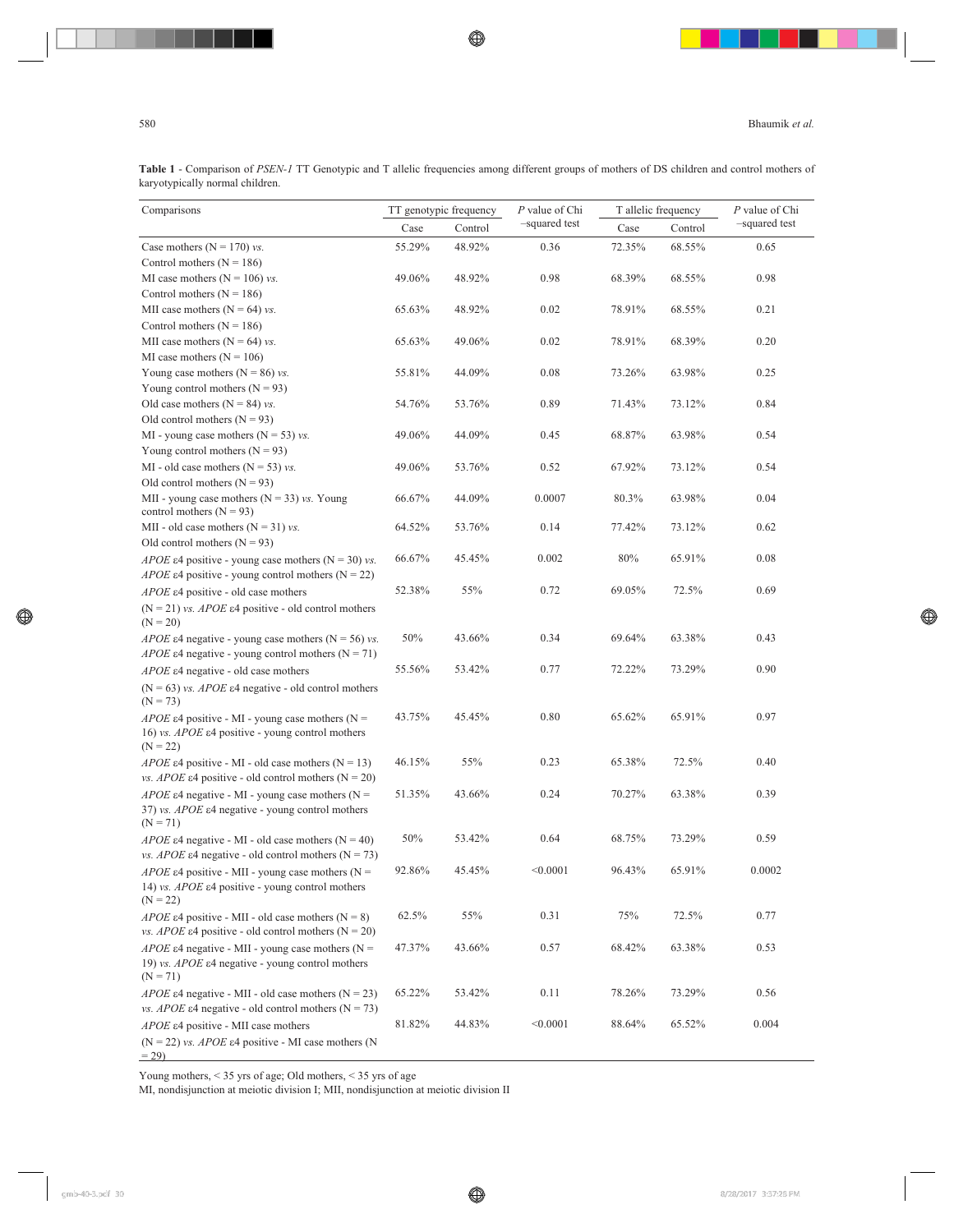Table 2 - Comparative analysis of *APOE*  $\varepsilon$ 4/- genotypic and  $\varepsilon$ 4 allelic frequencies in mothers of DS children and control mothers of karyotypically normal children.

| Comparisons                                                                  | APOE ε4 positive genotypic frequency<br>$(\epsilon 4/\epsilon 4 + \epsilon 3/\epsilon 4 + \epsilon 2/\epsilon 4)$ |                                             |      |               | APOE ε4 allelic frequency |                                             |           |               |
|------------------------------------------------------------------------------|-------------------------------------------------------------------------------------------------------------------|---------------------------------------------|------|---------------|---------------------------|---------------------------------------------|-----------|---------------|
|                                                                              |                                                                                                                   | Chi square P value of Chi -<br>squared test | OR.  | 95 % CI       |                           | Chi square P value of Chi -<br>squared test | <b>OR</b> | 95 % CI       |
| Case mothers ( $N = 170$ ) vs. control<br>mothers $(N = 186)$                | 2.44                                                                                                              | 0.12                                        | 1.47 | $0.91 - 2.36$ | 1.8                       | 0.18                                        | 1.46      | $0.96 - 2.23$ |
| Young case mothers $(N=86)$ vs.<br>Young control mothers $(N=93)$            | 5.33                                                                                                              | 0.02                                        | 1.73 | $0.90 - 3.32$ | 2.98                      | 0.08                                        | 1.59      | $0.90 - 2.79$ |
| Old case mothers $(N=84)$ vs. Old con-<br>trol mothers $(N=93)$              | 0.57                                                                                                              | 0.45                                        | 1.22 | $0.60 - 2.45$ | 0.8                       | 0.37                                        | 1.32      | $0.69 - 2.50$ |
| $MI$ - young case mothers ( $N = 53$ ) vs.<br>Young control mothers $(N=93)$ | 1.8                                                                                                               | 0.18                                        | 1.4  | $0.65 - 2.97$ | 0.5                       | 0.48                                        | 1.23      | $0.63 - 2.40$ |
| MI - old case mothers $(N=53)$ vs. Old<br>control mothers $(N=93)$           | 0.43                                                                                                              | 0.51                                        | 1.19 | $0.53 - 2.63$ | 0.21                      | 0.64                                        | 1.16      | $0.55 - 2.44$ |
| MII - young case mothers $(N=33)$ vs.<br>Young control mothers $(N=93)$      | 14.89                                                                                                             | 0.0001                                      | 2.38 | $1.03 - 5.51$ | 11.29                     | 0.0008                                      | 2.23      | $1.12 - 4.47$ |
| MII - old case mothers $(N=31)$ vs.<br>Old control mothers $(N=93)$          | 0.86                                                                                                              | 0.35                                        | 1.27 | $0.49 - 3.26$ | 2.69                      | 0.1                                         | 1.6       | $0.70 - 3.63$ |
| MII - Young case mothers ( $N = 33$ ) vs.<br>MI - old case mothers $(N=53)$  | 13.06                                                                                                             | 0.0003                                      | 2.27 | $0.89 - 5.76$ | 14.85                     | 0.0001                                      | 2.48      | $1.11 - 5.53$ |

Young mothers,  $<$  35 yrs of age; Old mothers,  $>$  35 yrs of age

MI, nondisjunction at meiotic division I; MII, nondisjunction at meiotic division II

plained by compromised microcirculation due to the high plasma cholesterol deposition in *APOE*  $\epsilon$ 4 allele carriers causing atherosclerosis in microvasculature surrounding ovarian follicles. This would imply reduced blood flow and oxygen supply, and increased anaerobic products such as lactic acid accumulation in the follicular cell and as a consequence the size of the spindle, could become reduced due to high pH inside the follicle, resulting in nondisjunction (Gaulden*,* 1992). Another explanation is that isoform-specific binding of ApoE to microtubule-associated protein would affect microtubule stability and function and, thus, hamper meiotic chromosomal segregation (Strittmatter *et al.*, 1993, 1994; Hansen *et al.*, 1998). Support to this prediction has been provided by Nagy *et al.* (2000), who showed that trisomy 13 and trisomy 21 conceptuses have a higher APOE  $\varepsilon$ 4 allele frequency.

A recent study has shown that *APOE* regulates telomere dynamics, and the females who carry *APOE*  $\epsilon$ 4 allele experience a six-times higher rate of telomere shortening than non-carriers (Jacobs *et al.*, 2013). Greater erosion of telomere length in Alzheimer's patients with *APOE* ε4 allele is also evident (Takata *et al.*, 2012). Interestingly, the study of Ghosh *et al.* (2010) revealed higher degree of telomere loss in mothers of DS patients resulting from MII nondisjunction than in MI nondisjunction cases and controls. But it is difficult at this point to explain how these data fit together.

Taking all the above into account, we may conclude that the T allele and TT genotype of *PSEN-1* polymorphism

is associated with MII nondisjunction in younger women giving birth to DS children. Petersen *et al.* (2000) reported similar findings in Denmark. This result is somewhat interesting as we (Ghosh *et al.*, 2009) and others (Oliver *et al.*, 2008) have found that MII nondisjunction is frequent among older mothers, and represents a maternal age dependent phenomenon. The present set of results suggests that MII nondisjunction can be a maternal age independent phenomenon, when mothers carry the *APOE*  $\varepsilon$ 4 and *PSEN-1* T alleles. The gradual increase in the association of the three factors - *PSEN-1* T allele, *APOE*  $\epsilon$ 4 allele and young age with MII nondisjunction but not with MI nondisjunction, suggests that these two errors are mutually exclusive and involve different molecular mechanisms. Considering the findings of previous studies (Oliver *et al.*, 2008; Ghosh *et al.*, 2009) and the present data together, we could infer predictively that *APOE*  $\epsilon$ 4 allele and *PSEN-1* rs165932 T allele create a microenvironment in the younger oocyte, which mimics the subcellular condition of chronologically older ovum and causes MII nondisjunction, a possibility warranting confirmation through elaborate molecular study. Nevertheless, our study provides the first independent confirmation of *PSEN-1* as the prospective molecular candidate that relates AD with DS. The association of the T allele of *PSEN-1* intronic polymorphism  $(rs165932)$  and the  $APOE$   $\varepsilon4$  allele would be the collaborative risk factor for both AD and DS, reciprocally exacerbating the risk of MII nondisjunction. Moreover, for the very first time we have clearly demonstrated that the distribution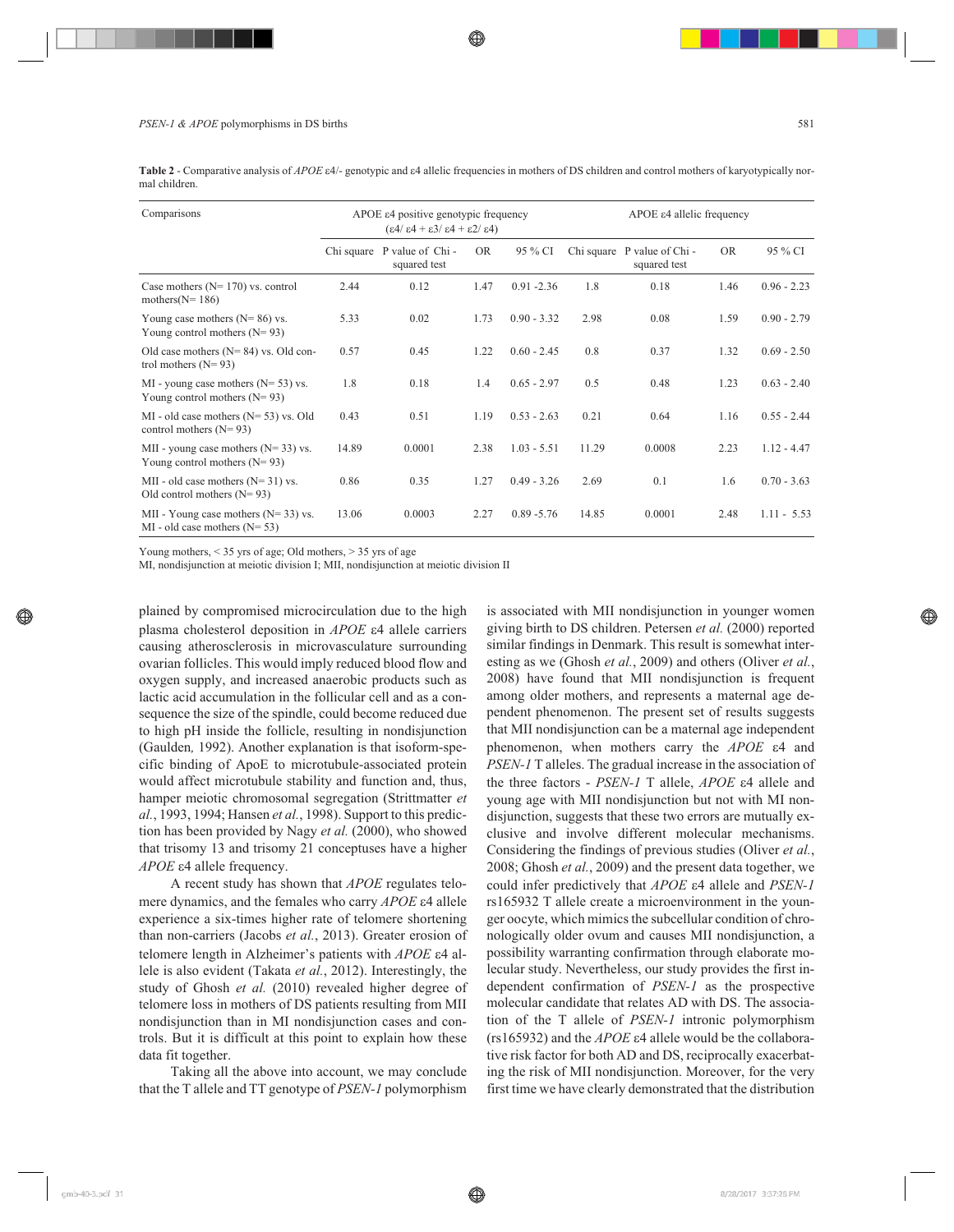of risk alleles is statistically similar among controls and MI nondisjunction groups. These results being in accordance with those of Peterson *et al.* (2000) suggest that the molecular risk factor underlying the association of AD and DS is independent of ethnicity. Our findings represent a step towards the understanding of the genetic basis of DS birth and AD occurance within one same family.

# Acknowledgments

We would like to thank the families participated in the study and professionals who helped us in collection of blood samples. We are thankful to the Director, Anthropological Survey of India, Kolkata, for providing laboratory facilities for some experimental work and Mr. Biswaroop Mookherjee, for his kind help regarding data analysis. The project was funded by Indian Council of Medical Research (ICMR) [grant sanction no. 54/10/2012-HUM-BMS, 31.03.2013].

## **References**

- Alberici A, Moratto D, Benussi L, Gasparini L, Ghidoni R, Gatta LB, Finazzi D, Frisoni GB, Trabucchi M, Growdon JH, *et al.* (1999) Presenilin 1 protein directly interacts with Bcl-2. J Biol Chem 274:30764-30769.
- Allen EG, Freeman SB, Druschel C, Hobbs CA, O'Leary LA, Romitti PA, Royle MH, Torfs CP and Sherman SL (2009) Maternal age and risk for trisomy 21 assessed by the origin of chromosome nondisjunction: A report from the Atlanta and National Down Syndrome Projects. Hum Genet 125:41-52.
- Arendt T, Rodel L, Gartner U and Holzer M (1996) Expression of the cyclin-dependent kinase inhibitor p16 in Alzheimer's disease. Neuroreports 7:3047-3049.
- Avramopoulos D, Mikkelsen M, Vassilopoulos D, Grigoriadou M and Petersen MB (1996) Apolipoprotein E allele distribution in parents of Down's syndrome children. Lancet 347:862- 865.
- Bagli M, Papassotiropoulos A, Schwab SG, Jessen F, Rao ML, Maier W and Heun R (1999) No association between an intronic polymorphism in the presenilin-1 gene and Alzheimer disease in a German population. J Neurol Sci 167:34- 36.
- Bertram L and Tanzi RE (2005) Alzheimer's disease: One disorder, too many genes? Hum Mol Genet 13:R135-R141.
- Brookes AJ, Howell WM, Woodburn K, Johnstone EC and Carothers A (1997) Presenilin-I, presenilin-II, and VLDL-R associations in early onset Alzheimer's disease. Lancet 350:336-337.
- Brouwers N, Sleegers K and Van Broeckhoven C (2008) Molecular genetics of Alzheimer's disease: An update. Ann Med 18:1-22.
- Cai X, Stanton J, Fallin D, Hoyne J, Duara R, Gold M, Sevush S, Scibelli P, Crawford F and Mullan M (1997) No association between the intronic presenilin polymorphism and Alzheimer's disease in clinic and population-based samples. Am J Med Genet 74:202-203.
- Cataldo AM, Peterhoff CM, Troncoso JC, Gomez-Isla T, Hyman BT and Nixon RA (2000) Endocytic pathway abnormalities

precede amyloid beta deposition in sporadic Alzheimer's disease and Down syndrome: Differential effects of APOE genotype and presenilin mutations. Am J Pathol 157:277- 286.

- Chandak GR, Sridevi MU, Vas CJ, Panikker DM and Singh L (2002) Apolipoprotein E and presenilin-1 allelic variation and Alzheimer's disease in India. Hum Biol 74:683-693.
- Chen D, Zhang JW, Zhang ZX, Zhao HL, Li XQ, Wu YN and Qu QM (2003) Apolipoprotein E gene polymorphisms and Alzheimer disease. Yi Chellan Xue Bao 30:1167-1170.
- Corder EH, Saunders AM, Strittmatter WJ, Schmechel DE, Gaskell PC, Small GW, Roses AD, Haines JL and Pericak-Vance MA (1993) Gene dose of apolipoprotein E type e4 allele and the risk of Alzheimer's disease in late onset families. Science 261:921-923.
- Cork LC (1990) Neuropathology of Down syndrome and Alzheimer disease. Am J Med Genet Suppl 7:282-286.
- de-Andrade FM, Larrandaburu M, Callegari-Jacques SM, Gastaldo G and Hutz MH (2000) Association of apolipoprotein E polymorphism with plasma lipids and Alzheimer'sdisease in a Southern Brazilian population. Braz J Med Biol Res 33:529-537.
- Del Bo R, Comi GP, Bresolin N, Castelli E, Conti E, Degiuli A, Ausenda CD and Scarlato G (1997) The apolipoprotein E epsilon4 allele causes a faster decline of cognitive performances in Down's syndrome subjects. J Neurol Sci 145:87- 91.
- Duff K, Eckman C, Zehr C, Yu X, Prada CM, Perez-tur J, Hutton M, Buee L, Harigaya Y, Yager D, *et al.* (1996) Increased amyloid-beta 42 (43) in brains of mice expressing mutant presenilin 1. Nature 383:710-713.
- Ezquerra M, Blesa R, Tolosa E, Lopez Pousa S, Aguilar M, Peña J, Van Broeckhoven C, Ballesta F and Oliva R (1997) The genotype 2/2 of the presenilin-1 polymorphism is decreased in Spanish early-onset Alzheimer's disease. Neurosci Lett 227:201-204.
- Gaulden ME (1992) Maternal age effect: The enigma of Down syndrome and other trisomic conditions. Mutat Res 296:69- 88.
- Geller LN and Potter H (1999) Chromosome missegregation and trisomy 21 mosaicism in Alzheimer's disease. Neurobiol Dis 6:167-179.
- Ghosh S, Feingold E and Dey SK (2009) Etiology of Down syndrome: Evidence for consistent association among altered meiotic recombination, nondisjunction, and maternal age across populations. Am J Med Genet A 149A:1415-1420.
- Ghosh S, Bhaumik P, Ghosh P and Dey SK (2010) Chromosome 21 nondisjunction and Down syndrome birth in an Indian cohort: Analysis of incidence and aetiology from family linkage data. Genet Res (Camb) 92:189-197.
- Glenner GG and Wang CW (1984) Alzheimer's disease and Down's syndrome: Sharing of a unique cerebrovascular amyloid fibril protein. Biochem Biophys Res Commun 122:1131-1135.
- Goate A, Chartier-Harlin MC, Mullan M, Brown J, Crawford F, Fidani L, Giuffra L, Haynes A, Irving N, James L, *et al.* (1991) Segregation of a missense mutation in the amyloid precursor protein gene with familial Alzheimer's disease. Nature 349:704-706.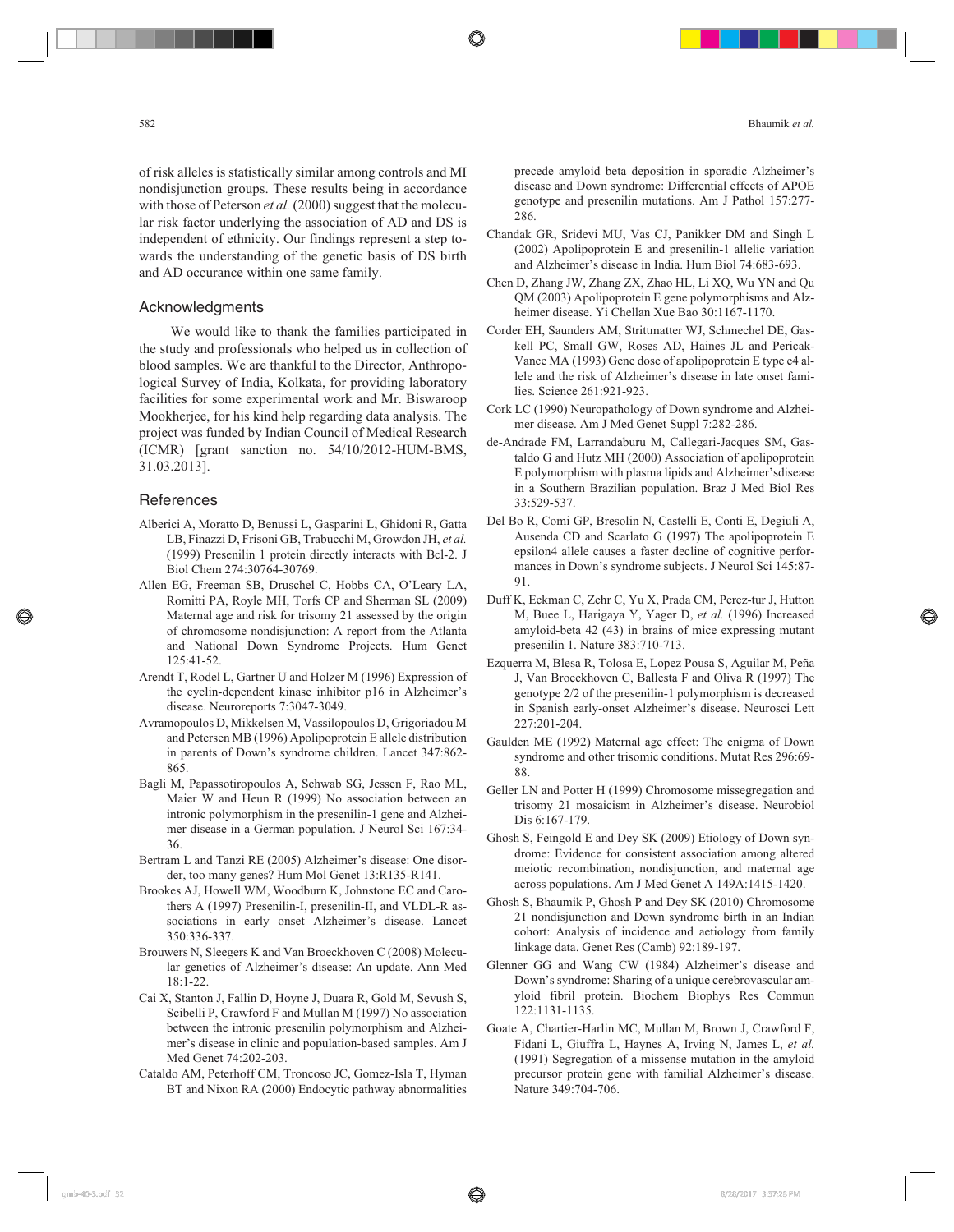- Grant WB, Campbell A, Itzhaki RF and Savory J (2002) The significance of environmental factors in the etiology of Alzheimer's disease. J Alzheimers Dis 4:179-189.
- Hansen C, Bugge M, Brandt CA, Hertz JM, Tranebjaerg L, Mikkelsen M and Petersen MB (1998) Apolipoprotein E alleles in mothers of trisomy 18 conceptuses. Clin Genet 53:321- 322.
- Hassold T and Chiu D (1985) Maternal age-specific rates of numerical chromosome abnormalities with special reference to trisomy. Hum Genet 70:11-17.
- Higuchi S, Muramatsu T, Matsushita S, Arai H and Sasaki H (1996) Presenilin-1 polymorphism and Alzheimer's disease. Lancet 347:1186.
- Hixson JE and Vernier DT (1990) Restriction isotyping of human apolipoprotein E by gene amplification and cleavage with HhaI. J Lipid Res 31:545-548.
- Ho A and Shen J (2011) Presenilins in synaptic function and disease. Trends Mol Med 17:617-624.
- Hutton M and Hardy J (1997) The presenilins and Alzheimer's disease. Hum Mol Genet 6:1639-1646.
- Isoe K, Urakami K, Ji Y, Adachi Y and Nakashima K (1996) Presenilin polymorphism in patients with Alzheimer's disease, vascular dementiaand alcohol- associated dementia in Japanese population. Acta Neurol Scand 94:326-328.
- Jacobs EG, Kroenke C, Lin J, Epel ES, Kenna HA, Blackburn EH and Rasgon NL (2013) Accelerated cell aging in female APOE- $\varepsilon$ 4 carriers: Implications for hormone therapy use. PLoS One 8:e54713.
- Jiang S, Lin S, Tang G, Feng G, Qian Y, Wang D, Ren D and Gu N (1999) No association between the intronicpresenilin 1 polymorphism and Alzheimer's disease in the Chinese population. Am J Med Genet 88:1-3.
- Jung MS, Park JH, Ryu YS, Choi SH, Yoon SH, Kwen MY, Oh JY, Song WJ and Chung SH (2011) Regulation of RCAN1 protein activity by Dyrk1A protein-mediated phosphorylation. J Biol Chem 286:40401-40412.
- Karran EH, Allsop D, Christie G, Davis J, Gray C, Mansfield F and Ward RV (1998) Presenilins in search of functionality. Biochem Soc Trans 26:491-496.
- Kehoe P, Williams J, Holmans P, Liddell M, Lovestone S, Holmes C, Powell J, Neal J, Wilcock G and Owen MJ (1996) Association between a PS 1 intronic polymorphism and late onset Alzheimer's disease. Neuroreport 7:2155-2158.
- Kim HC, Kim DK, Choi IJ, Kang KH, Yi SD, Park J and Park YN (2001) Relation of apolipoprotein E polymorphism to clinically diagnosed Alzheimer's disease in the Korean population. Psychiatry Clin Neurosci 55:115-120.
- Korovaitseva GI, Shcherbatykh TV, Selezneva NV, Gavrilova SI, Golimbet VE, Voskresenskaia NI and Rogaev EI (2001) Genetic association between the apolipoprotein E(ApoE) gene alleles and various forms of Alzheimer's disease. Genetika 37:529-535.
- Lehtimäki T, Pirttilä T, Mehta PD, Wisniewski HM, Frey H and Nikkari T (1995) Apolipoprotein E polymorphism and its influence on apoE concentrations in the cerebrospinal fluid in Finnish patients with Alzheimer's disease. Hum Genet 95:39-42.
- Lendon CL, Myers A, Cumming A, Goate AM and St Clair D (1997) A polymorphism in the presenilin 1 gene does not modify risk for Alzheimer's disease in a cohort with sporadic early onset. Neurosci Lett 228:212-214.
- Levy-Lahad E, Wasco W, Poorkaj P, Romano DM, Oshima J, Pettingell WH, Yu CE, Jondro, PD, Schmidt SD, Wang K, *et al.* (1995) Candidate gene for the chromosome 1 familial Alzheimer's disease locus. Science 269:973-977.
- Li J, Xu M, Zhou H, Ma J and Potter H (1997) Alzheimer presenilins in the nuclear membrane, interphase kinetochores, and centrosomes suggest role in chromosome segregation. Cell 90:917-927.
- Mann DM and Esiri MM (1989) The pattern of acquisition of plaques and tangles in the brains of patients under 50 years of age with Down's syndrome. J Neurol Sci 89:169-179.
- Meshorer E and Soreq H (2002) Pre-mRNA splicing modulations in senescence. Aging Cell 1:10-16.
- Nagy B, Bán Z, Tóth-Pál E, Papp C, Fintor L and Papp Z (2000) Apolipoprotein E allele distribution in trisomy 13, 18,and 21 conceptuses in Hungarian population. Am J Clin Pathol 113:535-538.
- Nagy Z (2005) The last neuronal division: A unifying hypothesis for the pathogenesis of Alzheimer's disease. J Cell Mol Med 9:531-541.
- Nishiwaki Y, Kamino K, Yoshiiwa A, Sato N, Tateishi K, Takeda M, Kobayashi T, Yamamoto H, Nonomura Y, Yoneda H, *et al.* (1997) T/G polymorphism at intron 9 of presenilin 1 gene is associated with, but not responsible for sporadic late-onset Alzheimer's disease in Japanese population. Neurosci Lett 227:123-126.
- Oliver TR, Feingold E, Yu K, Cheung V, Tinker S, Yadav-Shah M, Masse N and Sherman SL (2008) New insight into human nondisjunction of chromosome 21 in oocyte. PloS Genet 4:e1000033.
- Olson MI and Shaw CM (1969) Presenile dementia and Alzheimer's disease in mongolism. Brain 92:147-156.
- Pagano G and Castello G (2012) Oxidative stress and mitochondrial dysfunction in Down syndrome. Adv Exp Med Biol 724:291-299.
- Panza F, Solfrizzi V, Torres F, Mastroianni F, Del Parigi A, Colacicco AM, Basile AM, Capurso C, Noya R and Capurso A (1999) Decreased frequency of apolipoprotein E epsilon4 allele from Northern to Southern Europe in Alzheimer's disease patients and centenarians. Neurosci Lett 277:53-56.
- Pérez-Tur J, Wavrant-De Vrieze F, Lambert JC and Chartier-Harlin MC (1996) Presenilin-1 polymorphism and Alzheimer's disease. The Alzheimer's Study Group. Lancet 347:1560-1561.
- Perluigi M, Pupo G, Tramutola A, Cini C, Coccia R, Barone E, Head E, Butterfield DA and Di Domenico F (2014) Neuropathological role of PI3K/Akt/mTOR axis in Down syndrome brain. Biochim Biophys Acta 1842:1144-1153.
- Petersen MB, Karadima G, Samaritaki M, Avramopoulos D, Vassilopoulos D and Mikkelsen M (2000) Association between presenilin-1 polymorphism and maternal meiosis II errors in Down syndrome. Am J Med Genet 93:366-372.
- Potter H (1991) Review and hypothesis: Alzheimer disease and Down syndrome chromosome 21 nondisjunction may underlie both disorders. Am J Hum Genet 48:1192-1200.
- Potter H (2005) Cell cycle and chromosome segregation defects in Alzheimer's disease. In: Copani A and Nicoletti F (eds) Cell Cycle Mechanisms and Neuronal Cell Death. Landes Bioscience, Austin, pp 55-78.
- Potter H (2008) Down syndrome and Alzheimer's disease: Two sides of the same coin. Fut Neurol 3:29-37.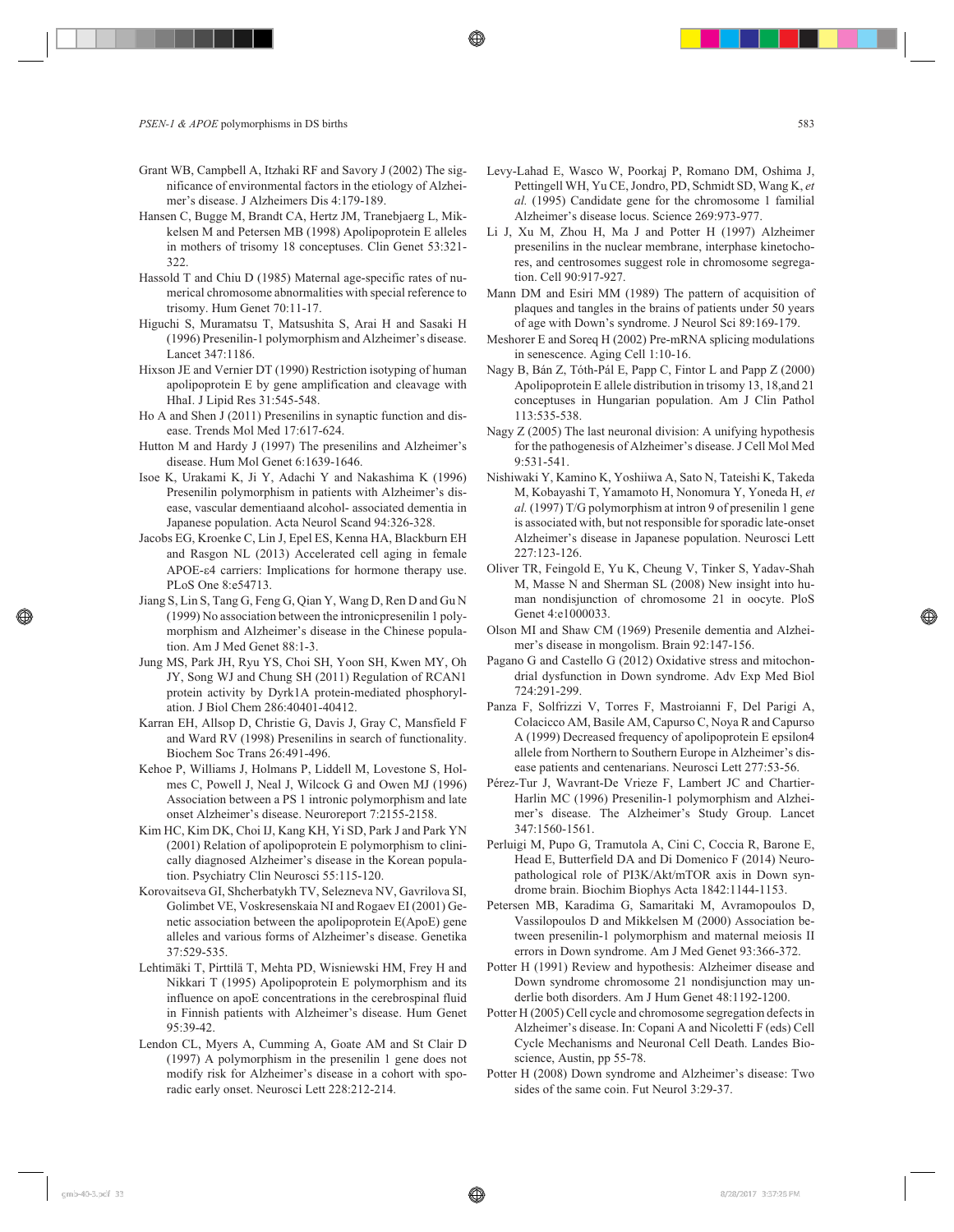- Rassas AA, Fredj SH, Khiari HM, Sahnoun S, Bibi A, Siala H, Mrabet A and Messaoud T (2013) No association between an intronic polymorphism in the presenilin-1 gene and Alzheimer disease in a Tunisian population. J Neural Transm 120:1355-1358.
- Rodriguez MT, Calella AM, Silva S, Munna E, Modena P, Chiesa R, Terrevazzi S, Ruggieri RM, Palermo R, Piccoli F, *et al.* (2000) Apolipoprotein E and intronic polymorphism of presenilin 1 and alpha-1-antichymotrypsin in Alzheimer's disease and vascular dementia. Dement Geriatr Cogn Disord 11:239-244.
- Rogaev EI, Sherrington R, Rogaeva EA, Levesque G, Ikeda M, Liang Y, Chi H, Lin C, Holman K, Tsuda T, *et al.* (1995) Familial Alzheimer's disease in kindreds with missense mutations in a gene on chromosome 1 related to the Alzheimer's disease type 3 gene. Nature 376:775-778.
- Rumble B, Retallack R, Hilbich C, Simms G, Multhaup G, Martins R, Hockey A, Montgomery P, Beyreuther K and Masters CL (1989) Amyloid A4 protein and its precursor in Down's syndrome and Alzheimer's disease. N Engl J Med 320:1446-1452.
- Schupf N, Kapell D, Nightingale B, Lee JH, Mohlenhoff J, Bewley S, Ottman R and Mayeux R (2001) Specificity of the fivefold increase in AD in mothers of adults with Down syndrome. Neurology 57:979-984.
- Scott WK, Growdon JH, Roses AD, Haines JL and Pericak-Vance MA (1996) Presenilin-1 polymorphism and Alzheimer's disease. Lancet 347:1186-1187.
- Sherman SL, Takaesu N, Freeman SB, Grantham M, Phillips C, Blackstone RD, Jacobs PA, Cockwell AE, Freeman V, Uchida I, *et al.* (1991) Trisomy 21: Association between reduced recombination and nondisjunction. Am J Hum Genet 49:608-620.
- Sherman SL, Allen EG, Bean L and Freeman SB (2007) Epidemiology of Down syndrome. Ment Retard Dev Disab Res Rev 13:221-227.
- Sherrington R, Rogaev EI, Liang Y, Rogaeva EA, Levesque G, Ikeda M, Chi H, Lin C, Li G, Holman K, *et al.* (1995) Cloning of a gene bearing missense mutations in early-onset familial Alzheimer's disease. Nature 375:754-760.
- Shimada K, Yasuda M and Maeda K (1997) Apolipoprotein E genotype as a risk factor in Japanese patients with early onset and late onset Alzheimer's disease. Seishin Shinkeigaku Zasshi 99:575-587.
- Singleton AB, Lamb H, Leake A, McKeith IG, Perry RH and Morris CM (1997) No association between an intronic polymorphism in the presenilin-1 gene and Alzheimer's disease. Neurosci Lett 234:19-22.
- Sorbi S, Nacmias B, Tedde A, Forleo P, Piacentini S, Latorraca S and Amaducci L (1997) Presenilin-1 gene intronic polymorphism in sporadic and familial Alzheimer'sdisease. Neurosci Lett 222:132-134.
- Strittmatter WJ, Saunders AM, Schmechel D, Pericak-Vance M, Enghild J, Salvesen GS and Roses AD (1993) Apolipoprotein E: high-avidity binding to beta-amyloid and increased frequency of type 4 allele in late-onset familial Alzheimer disease. Proc Natl Acad Sci U S A 90:1977-1981.
- Strittmatter WJ, Saunders AM, Goedert M, Weisgraber KH, Dong LM, Jakes R, Huang DY, Pericak-Vance M, Schmechel D and Roses AD (1994) Isoform specific interaction of apolipoprotein E with microtubule associated protein tau: Impli-

cations for Alzheimer disease. Proc Natl Acad Sci U S A 91:11183-11186.

- Takata Y, Kikukawa M, Hanyu H, Koyama S, Shimizu S, Umahara T, Sakurai H, Iwamoto T, Ohyashiki K and Ohyashiki JH (2012) Association between ApoE phenotypes and telomere erosion in Alzheimer's disease. J Gerontol A Biol Sci Med Sci 67:330-335.
- Tang MX, Stern Y, Marder K, Bell K, Gurland B, Lantigua R, Andrews H, Feng L, Tycko B and Mayeux R (1998) The APOE-epsilon4 allele and the risk of Alzheimer disease among African Americans,Whites and Hispanics. JAMA 279:751-755.
- Tanzi RE and Bertram L (2001) New frontiers in Alzheimer's disease genetics. Neuron 32:181-184.
- Tilley L, Morgan K, Grainger J, Marsters P, Morgan L, Lowe J, Xuereb J, Wischik C, Harrington C and Kalsheker N (1999) Evaluation of polymorphisms in the presenilin-1 gene and the butyrylcholinesterase gene as risk factors in sporadic Alzheimer's disease. Eur J Hum Genet 7 659-663.
- Trushina E, Nemutlu E, Zhang S, Christensen T, Camp J, Mesa J, Siddiqui A, Tamura Y, Sesaki H, Wengenack TM, *et al.* (2012) Defects in mitochondrial dynamics and metabolomic signatures of evolving energetic stress in mouse models of familial Alzheimer's disease. PLoS One 7:e32737.
- Tysoe C, Whittaker J, Cairns NJ, Atkinson PF, Harrington CR, Xuereb J, Wilcock G and Rubinsztein DC (1997) Presenilin-1 intron 8 polymorphism is not associated with autopsy-confirmed late-onset Alzheimer's disease. Neurosci Lett 222:68-69.
- van Leeuwen FW, de Kleijn DP, van den Hurk HH, Neubauer A, Sonnemans MA, Sluijs JA, Köycü S, Ramdjielal RD, Salehi A, Martens GJ, *et al.* (1998) Frameshift mutants of beta amyloid precursor protein and ubiquitin-B in Alzheimer's and Down patients. Science 279:242-247.
- Varvel NH, Bhaskar K, Patil AR, Pimplikar SW, Herrup K and Lamb BT (2008) Abeta oligomers induce neuronal cell cycle events in Alzheimer's disease. J Neurosci 28:10786- 10793.
- Warren AC, Chakravarti A, Wong C, Slaugenhaupt SA, Halloran SL, Watkins PC, Metaxotou C and Antonarakis SE (1987) Evidence for reduced recombination on the nondisjoined chromosomes 21 in Down syndrome. Science 237:652-654.
- Woo HN, Park JS, Gwon AR, Arumugam TV and Jo DG (2009) Alzheimer's disease and Notch signaling. Biochem Biophys Res Commun 390:1093-1097.
- Wragg M, Hutton M and Talbot C (1996) Genetic association between intronic polymorphism in presenilin-1 gene and lateonset Alzheimer's disease. Alzheimer's Disease Collaborative Group. Lancet 347:509-512.
- Yang Y, Geldmacher DS and Herrup K (2001) DNA replication precedes neuronal cell death in Alzheimer's disease. J Neurosci 21:2661-2668.
- Yang Y, Varvel NH, Lamb BT and Herrup K (2006) Ectopic cell cycle events link human Alzheimer's disease and amyloid precursor protein transgenic mouse models. J Neurosci 26:775-784.
- Yang Y and Herrup K (2007) Cell division in the CNS: Protective response or lethal event in post-mitotic neurons? Biochim Biophys Acta 1772:457-466.